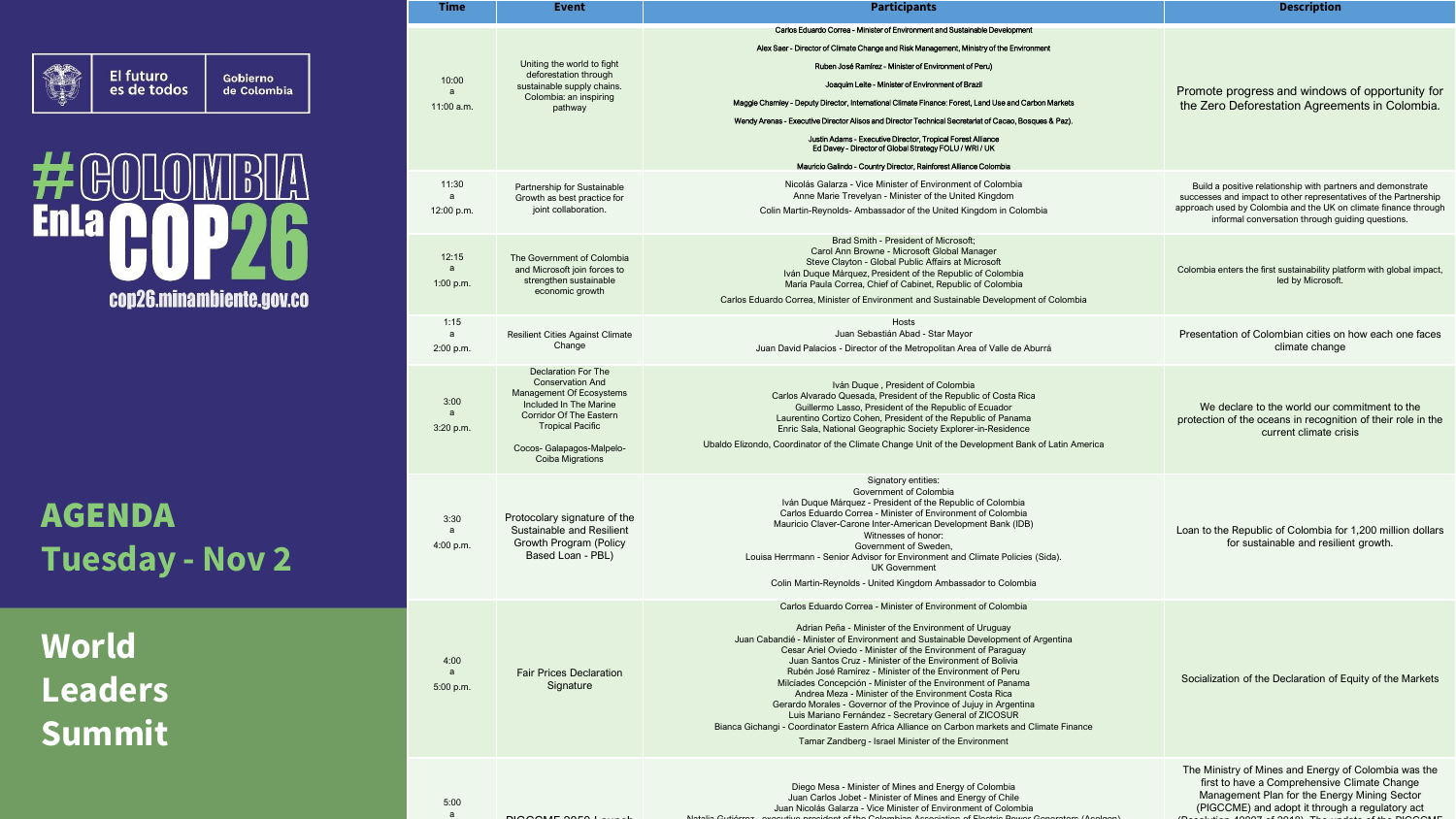

 $\cdot \mathbb{R}$ #  $\begin{bmatrix} 0 \\ 0 \end{bmatrix}$ **Enla** cop26.minambiente.gov.co

Gobierno<br>de Colombia

AGENDA **Wednesday Nov 3**

# **Financing**

| <b>Time</b>                       | <b>Event</b>                                                                                                          | <b>Participants</b>                                                                                                                                                                                                                                                                                                                                                                                                                                                                                                                                                                                                  | <b>Description</b>                                                                                                                                                                                                                                            |
|-----------------------------------|-----------------------------------------------------------------------------------------------------------------------|----------------------------------------------------------------------------------------------------------------------------------------------------------------------------------------------------------------------------------------------------------------------------------------------------------------------------------------------------------------------------------------------------------------------------------------------------------------------------------------------------------------------------------------------------------------------------------------------------------------------|---------------------------------------------------------------------------------------------------------------------------------------------------------------------------------------------------------------------------------------------------------------|
| 10:00<br>a<br>11:00 a.m.          | United Kingdom -<br>Colombia Joint<br>collaboration on clean<br>growth and carbon<br>neutrality (Greening<br>Finance) | Jenny McInnes - Deputy Director / UK Government (BEIS)<br>Benigno López - Vice President of Sectors and Knowledge / IDB<br>Sean Kidney - Managing Director Climate Bonds Initiative (CBI)<br>Clemente del Valle - Director of the Regional Center for Sustainable Finance / Uniandes<br>María Laura Rojas Vallejo / Senior Director - Transforma<br>Ian Milborrow - Partner / PwC<br>Germán Romero - Advisor / Ministry of Finance<br>Laura Ruíz - Advisor / Ministry of Finance                                                                                                                                     | Show initiatives carried out by the UK<br>and Colombia on financing and clean<br>growth.                                                                                                                                                                      |
| 11:30<br>a<br>12:30 p.m.          | <b>Marine Protected Areas:</b><br>Economic benefits of the<br>30x30 conservation target<br>to 2030.                   | National Parks of Colombia<br><b>UK Government</b><br>Government of France<br><b>UNESCO</b><br>NatGeo.                                                                                                                                                                                                                                                                                                                                                                                                                                                                                                               | Demonstrate how the costs of the<br>conservation of marine protected<br>areas are surpassed by the economic<br>benefits offered by marine and<br>coastal ecosystems because of their<br>strategic role for as CO2 reservoirs<br>and for biological diversity. |
| 1:00<br>a<br>2:00 p.m.            | Contribution to climate<br>adaptation and resilience<br>in water management in<br>the Andes                           | Juan Nicolas Galarza - Vice Minister of Environment of Colombia<br>Miguel Vera, National Technical Leader of Colombia AICCA Project<br>Karina Barrera - Undersecretary of Climate Change - Ministry of the Environment, Water<br>and Ecological Transition of Ecuador.<br>Rubén José Ramírez - Minister of the Environment of Peru<br>Víctor Maita - Minister of Agrarian Development and Irrigation of Peru<br>Rosa Morales - General Director of Climate Change and Desertification - Ministry of the<br><b>Environment of Peru</b><br>Cynthia Vargas Head of Mother Earth and Water - Ministry of Foreign Affairs | Presentation of the regional project<br>and its intervention strategy by<br>country: urban storm drainage,<br>territorial governance, hydroelectric<br>sector, minor irrigation sector.                                                                       |
| 2:30<br>a<br>3:30 p.m.            | Opportunities to<br>incorporate Nature-Based<br>Solutions into Colombia's<br>Long-Term Strategy                       | Ángela Andrade - President of the IUCN Ecosystems Commission<br>AliRaza Rizvi: Program Manager, Ecosystem Based Adaptation<br>Javier Mendoza - Long-Term Climate Strategy Coordinator of Colombia<br>Diego Navarrete - Mitigation Leader of TNC-Colombia                                                                                                                                                                                                                                                                                                                                                             | High-level dialogue on<br>opportunities to incorporate Nature-<br><b>Based Solutions into Colombia's</b><br>Long-Term Strategy.                                                                                                                               |
| 4:00<br>$\mathsf{a}$<br>4:45 p.m. | Presentation of the results<br>of the implementation of<br>projects in the Agricultural<br>value chains of Colombia.  | Catalina Piedrahita - GIZ Consultant for the Ministry of the Environment of Colombia<br>Nidya Chaparro - Mitigation Coordinator of the Climate Change Directorate of the Ministry of Environment of Colombia                                                                                                                                                                                                                                                                                                                                                                                                         | <b>Results Presentation on</b><br>Implementing Projects In<br>Agricultural Value Chains Of<br>Colombia.                                                                                                                                                       |
| 5:30<br>$\mathsf{a}$<br>6:30 p.m. | Climate finance strategies<br>and private sector<br>involvement                                                       | Santiago Aparicio - Director of Environment and Sustainable Development, National Planning<br>Department.<br>Guest: Mr. Henry González - Director of Private sector Facility - GEF                                                                                                                                                                                                                                                                                                                                                                                                                                   | Presentation of business sector<br>strategy in climate risk<br>management and climate financing.                                                                                                                                                              |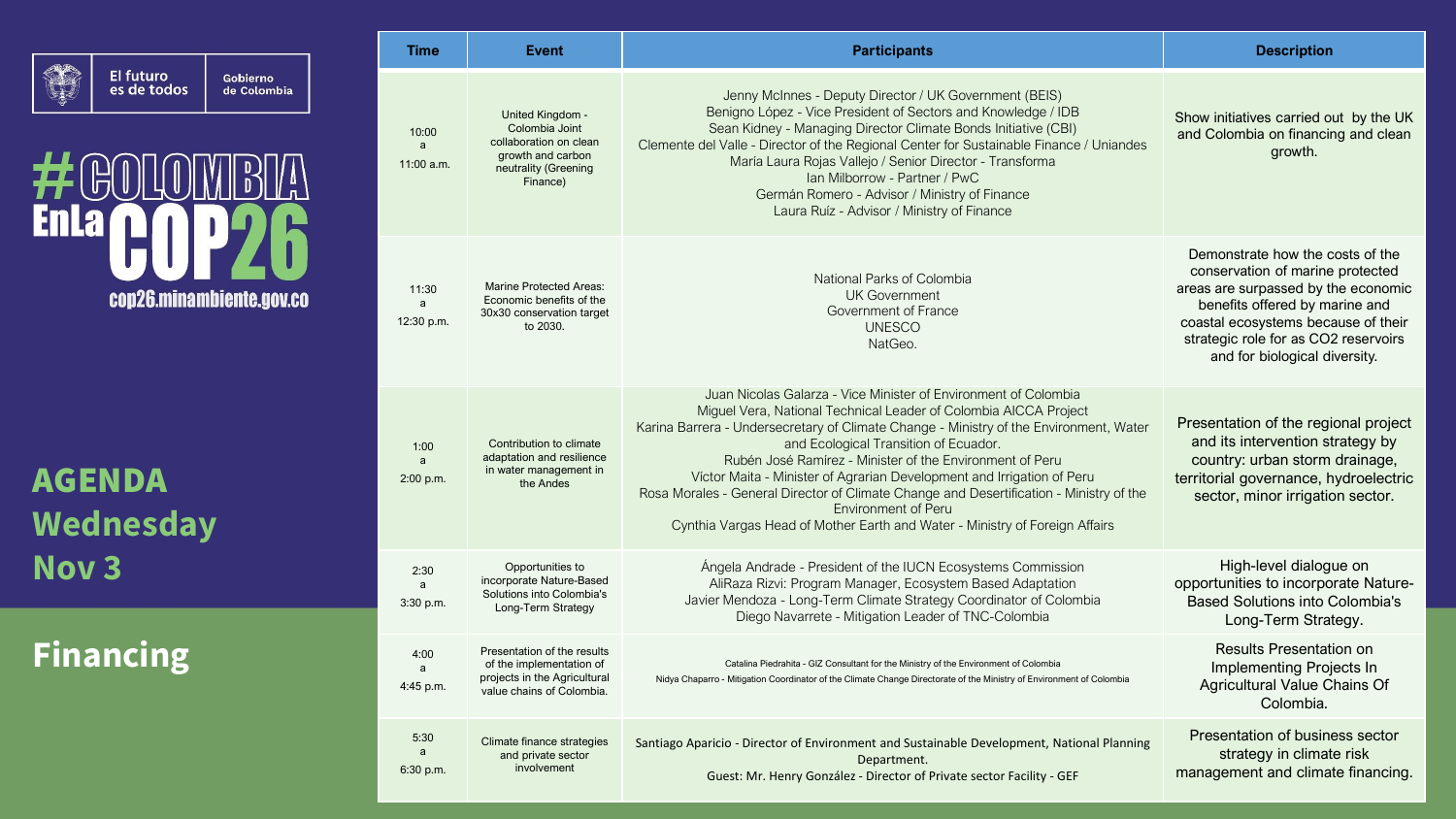| El futuro<br>es de todos |
|--------------------------|
|--------------------------|

## $#$  $@0$  $\left\| \begin{array}{c} 0 \\ 0 \end{array} \right\|$ **Enla** cop26.minambiente.gov.co

Gobierno<br>de Colombia

AGENDA **Thursday – Nov 4**

**Energy**

| Time                                       | Event                                                                                                                                                                                                             | <b>Participants</b>                                                                                                                                                                                                                                                                                                                                                                                                                    | <b>Description</b>                                                                                                                                                                                                                                                                                                                                                             |
|--------------------------------------------|-------------------------------------------------------------------------------------------------------------------------------------------------------------------------------------------------------------------|----------------------------------------------------------------------------------------------------------------------------------------------------------------------------------------------------------------------------------------------------------------------------------------------------------------------------------------------------------------------------------------------------------------------------------------|--------------------------------------------------------------------------------------------------------------------------------------------------------------------------------------------------------------------------------------------------------------------------------------------------------------------------------------------------------------------------------|
| 11:10 a.m.<br>$\overline{a}$<br>12:40 p.m. | <b>Contributions From</b><br>Electric Sector In<br>Decarbonizing<br>Colombia.<br>Opportunities To<br><b>Achieve Carbon</b><br>Neutrality By 2050                                                                  | Diego Mesa Puyo - Minister of Mines and Energy of Colombia<br>Javier Mendoza Coordinator E2050 Ministry of Environment and Sustainable Development<br>María Nohemí Arboleda - XM General Manager<br>Natalia Gutiérrez - Executive President ACOLGEN                                                                                                                                                                                    | Present advances in energy transition,<br>FNCER integration, promotion of<br>sustainable mobility and challenges and<br>opportunities to achieve carbon<br>neutrality. Electricity in Colombian<br>economy to achieve carbon neutrality.                                                                                                                                       |
| 1:00<br>$\overline{a}$<br>2:00 p.m.        | Role of the<br>Hydrocarbon Industry<br>In The Carbon<br><b>Neutrality And Climate</b><br>Resilience Of The<br>Colombian Economy                                                                                   | Diego Mesa Puyo - Minister of Mines and Energy of Colombia<br>Juan Nicolás Galarza - Vice Minister of Environment of Colombia<br>Felipe Bayón - President Ecopetrol<br>Francisco Lloreda - President of the ACP (Colombian Petroleum Association)<br>Silvana Habib - Vice President of Operations and Sustainability ACP<br>Luz Stella Murgas - President Naturgas<br>Jim Herbertson - Technical Director of Climate and Energy IPIECA | Comprehension and awareness of<br>carbon neutrality strategy in<br>hydrocarbon industry.                                                                                                                                                                                                                                                                                       |
| 2:30<br>a<br>3:30 p.m.                     | Synergies between the<br><b>Public And Private</b><br>Sectors To Promote<br><b>Extraction Of Raw</b><br>Materials Low In<br><b>Emissions And</b><br><b>Efficient Use Of</b><br>Resources In<br>Colombia And Chile | Alex Saer - Director of Climate Change of the Ministry of Environment and Sustainable<br>Development of Colombia<br>Diego Grajales, Climate Change Coordinator of the Ministry of Mines and Energy of Colombia<br>(Minenergía) res                                                                                                                                                                                                     | Presentation. Progress made on:<br>(i) Just transition: experiences in<br>productive diversification in Cesar and<br>Guajira and (ii) Mining diversification for<br>energy transition: exploration agenda<br>(ExploraCO) and diversification goals<br>on gold and copper.<br>Present progress from the mining<br>sector on climate change management<br>(MaPRIC. GIZ strategy) |
| 4:00<br>$\overline{a}$<br>5:00 p.m.        | Progress in reducing<br>Nitrous Oxide<br>emissions through the<br><b>Nitric Acid Climate</b><br><b>Action Group</b><br>(NACAG) initiative.                                                                        | Alex Saer - Director of Climate Change and Risk Management, Ministry of the Environment<br>Silke Karcher-Head of Division IK II 5 EU Climate and Energy Policy, European Climate Initiative<br>(EUKI)<br>Carbon Markets Federal Ministry for the Environment, Nature Conservation and Nuclear Safety<br>(BMU)<br>YARA Colombia<br>Colombo-Venezuelan monomers                                                                          | Progress in reducing Nitrous Oxide<br>emissions through the Nitric Acid<br><b>Climate Action Group (NACAG)</b><br>initiative.                                                                                                                                                                                                                                                  |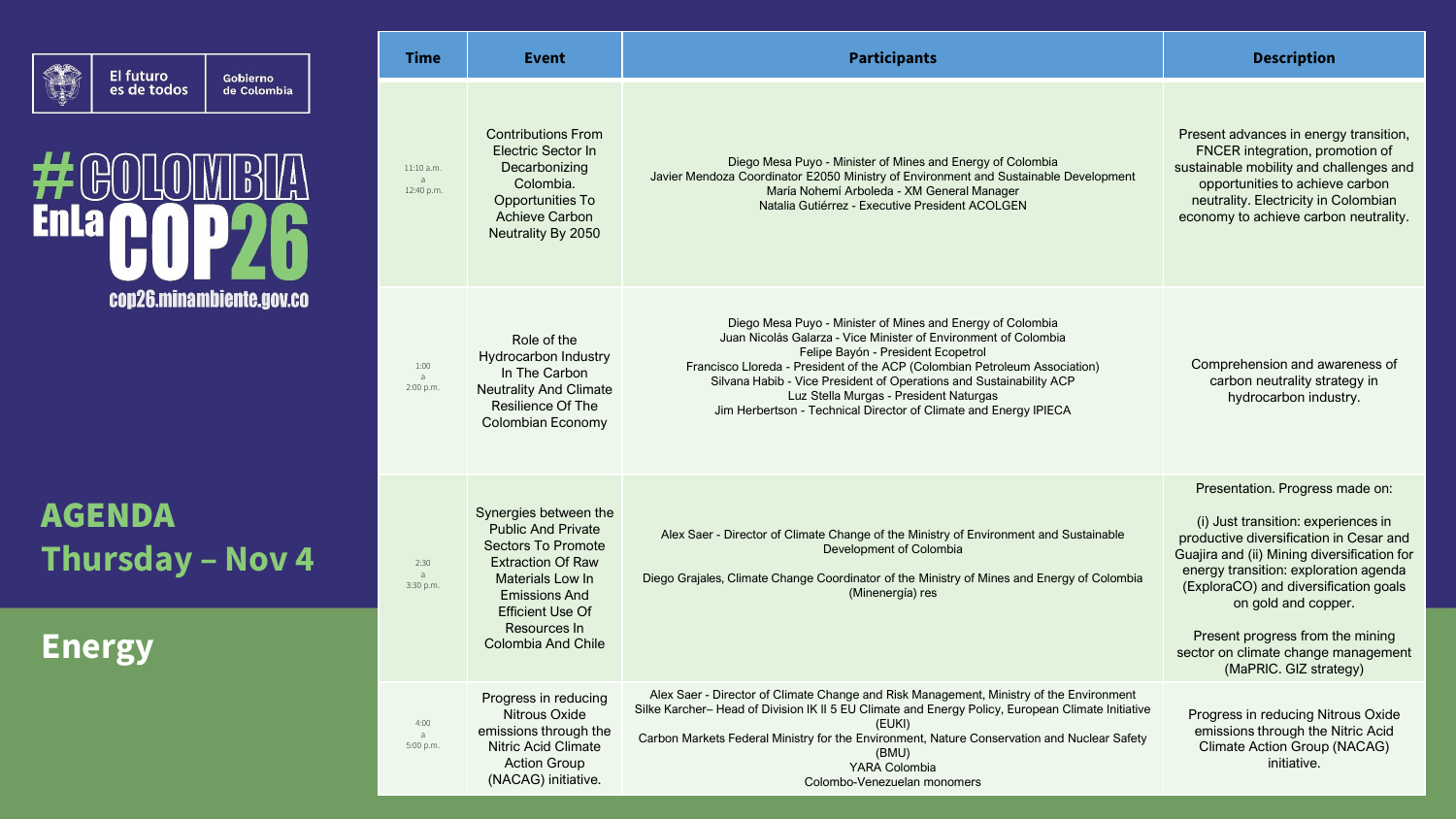

Gobierno<br>de Colombia



AGENDA **Friday - Nov 5**

**Empowering Juveniles and the General Public**

| <b>Time</b>                | Event                                                                                                              | <b>Participants</b>                                                                                                                                                                                                                                                                                                                                                                                                                                                                                                           | <b>Description</b>                                                                                                                                                                                                                                                                                                                                                                                                                               |
|----------------------------|--------------------------------------------------------------------------------------------------------------------|-------------------------------------------------------------------------------------------------------------------------------------------------------------------------------------------------------------------------------------------------------------------------------------------------------------------------------------------------------------------------------------------------------------------------------------------------------------------------------------------------------------------------------|--------------------------------------------------------------------------------------------------------------------------------------------------------------------------------------------------------------------------------------------------------------------------------------------------------------------------------------------------------------------------------------------------------------------------------------------------|
| 10:00<br>a<br>$11:00$ a.m. | Indigenous Peoples of the<br>Colombian Amazon and their<br>contribution To Stopping<br>Deforestation               | Juan Nicolas Galarza - Vice Minister of Environment of Colombia<br>Juan José Yunis - Amazon Vision Program Coordinator<br>Mateo Estrada and Fanny Kuiru -National Organization of Indigenous Peoples of the Colombian<br>Amazon (OPIAC)                                                                                                                                                                                                                                                                                       | Present how REM Colombia - Vision<br>Amazon program (initiative supported by the<br>UK, Germany and Norway) recognizes<br>indigenous peoples, their ancestral and<br>cultural role in conserving the environment<br>and natural resources.                                                                                                                                                                                                       |
| 11:30<br>a<br>12:30 p.m.   | <b>National Goals for</b><br><b>Adaptation to Climate</b><br>Change: Colombia.                                     | Alex Saer - Director of Climate Change and Risk Management, Ministry of the Environment of<br>Colombia.<br>Carolina Useche - E2050 Fitting Advisor from Colombia                                                                                                                                                                                                                                                                                                                                                              | Presentation on NDC adaptation<br>advances and needs found when<br>updating the NDC and E2050<br><b>Climate Resilience of Colombia</b>                                                                                                                                                                                                                                                                                                           |
| 1:00<br>a<br>2:00 p.m.     | CLI-MATES - Humming for<br>change                                                                                  | Carlos Urrego - GROW Colombia<br>Colin Martin-Reynolds - United Kingdom Ambassador to Colombia<br>Antonio José Ardila - Ambassador of Colombia to the United Kingdom                                                                                                                                                                                                                                                                                                                                                          | Aimed at explaining achievements and actions<br>developed under the environmental education<br>strategy (Humming For Change) of the British<br>Embassy in Colombia. Additionally, event will<br>present different educational tools and projects<br>seeking to link children, juveniles, teachers and<br>parents from rural and urban areas of Colombia to<br>different initiatives to take clear actions to mitigate<br>climate change effects. |
| 2:30<br>a<br>3:30 p.m.     | <b>Nature-Based Solutions</b><br>(NBS) For Adaptation And<br><b>Mitigation To Climate</b><br>Change In Agriculture | Angelo Quintero Palacio, Director of Innovation, Technological Development and Health Protection -<br>Ministry of Agriculture and Rural Development<br>Philipp Behrens - Director International Climate Initiative (IKI)<br>German Federal Ministry for the Environment, Nature Conservation and Nuclear Safety (BMU)<br>Marcia Toledo, Director Public Institutions Europe<br>The Nature Conservancy (TNC)<br>Zitouni Ould-Dada, Deputy Director, Office of Climate Change, Biodiversity and Environment (OCB)<br><b>FAO</b> | Debate between different actors on advances, approaches,<br>needs and challenges in promotion, implementation and<br>expansion of Nature-Based Solutions (NBS) for climate<br>adaptation and mitigation in the agricultural sector.<br>High-level dialogue on opportunities to incorporate Nature-<br>Based Solutions into Colombia's Long-Term Strategy.                                                                                        |
| 4:00<br>a<br>5:00 p.m.     | Sharing Colombia's Carbon<br><b>Market Experience</b>                                                              | Alex Saer - Ministry of Environment and Sustainable Development<br>Felipe Bayón - Ecopetrol<br>Juan David Durán - EcoRegistry<br>Ana Milena Plata - Biofix                                                                                                                                                                                                                                                                                                                                                                    | Share most valuable lessons from current carbon market in<br>Colombia, how dynamics of collaborative work, association<br>and market development have been.<br>Also, how stakeholders are organizing for other markets<br>such as the emissions trading system, CORSIA and the<br>benefits associated with solutions based on nature and<br>biodiversity.                                                                                        |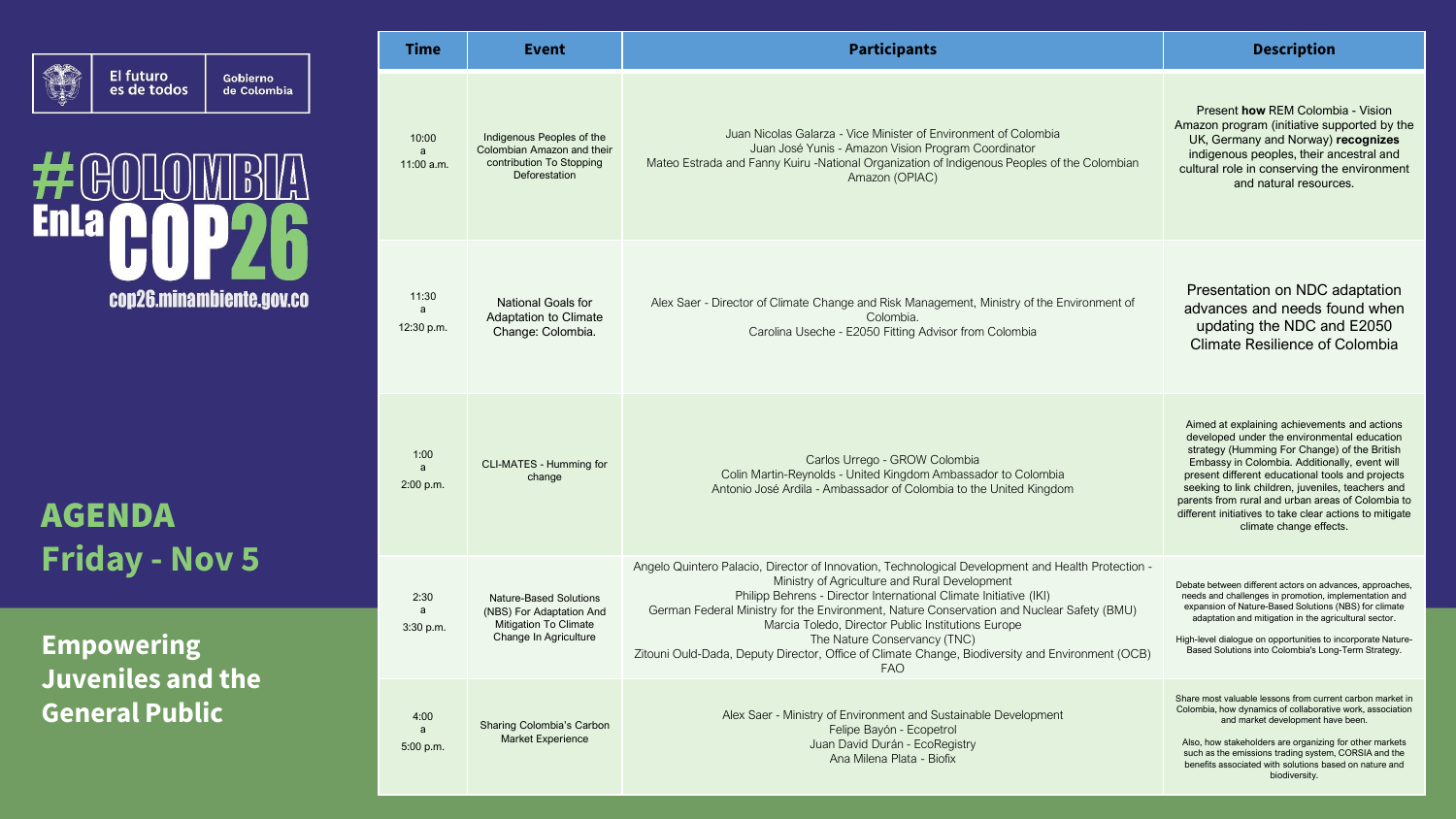|                                                     | <b>Time</b>                         | <b>Event</b>                                                                                                                                                                                               |                                               |
|-----------------------------------------------------|-------------------------------------|------------------------------------------------------------------------------------------------------------------------------------------------------------------------------------------------------------|-----------------------------------------------|
| El futuro<br>Gobierno<br>es de todos<br>de Colombia | 10:00<br>$\mathsf{a}$<br>11:00 a.m. | Launch of the Colombia<br>Heritage Program<br><b>Resilient Landscapes</b><br>that Contribute to<br>climate Commitments.                                                                                    | Ju<br>Juan Pablo Bonilla<br>Verónica          |
| cop26.minambiente.gov.co                            | 11:30<br>$\mathsf{a}$<br>12:30 p.m. | Strategic contributions of<br>the Preparedness<br>Program for National<br><b>Adaptation To Climate</b><br>Change and its Support<br>to Decision-Making<br>Processes through<br><b>Climate Action Tool.</b> | Santiago Aparicio<br>C                        |
| <b>AGENDA</b>                                       | 2:00<br>$\mathbf{a}$<br>2:50 p.m.   | The Power of<br><b>Collaboration: Lessons</b><br>Learned from the<br>Colombia-UK Alliance to<br><b>Curb Deforestation</b>                                                                                  | José Yun<br>Maggie Char<br><b>Terry Greer</b> |
| <b>Saturday - Nov 6</b>                             | 3:00<br>a<br>3:50 p.m.              | Developing Nature Based Solutions<br>(NBS) and biodiversity offsets<br>projects in Colombia                                                                                                                | N                                             |
| <b>Nature</b>                                       | 4:00<br>a<br>5:00 p.m.              | <b>Biocarbon Fund Project</b><br>and CSICAP Program                                                                                                                                                        | Andy Jarvis - Assoc<br>Andres Felipe          |

| <b>Time</b>                           | Event                                                                                                                                                                                                      | <b>Participants</b>                                                                                                                                                                                                                                                                                                                                            | <b>Description</b>                                                                                                                                                                                                                                                                                                                                                              |
|---------------------------------------|------------------------------------------------------------------------------------------------------------------------------------------------------------------------------------------------------------|----------------------------------------------------------------------------------------------------------------------------------------------------------------------------------------------------------------------------------------------------------------------------------------------------------------------------------------------------------------|---------------------------------------------------------------------------------------------------------------------------------------------------------------------------------------------------------------------------------------------------------------------------------------------------------------------------------------------------------------------------------|
| 10:00<br>$\overline{a}$<br>11:00 a.m. | Launch of the Colombia<br>Heritage Program<br><b>Resilient Landscapes</b><br>that Contribute to<br>climate Commitments.                                                                                    | Juan Nicolas Galarza - Vice Minister of Environment of Colombia<br>Juan Pablo Bonilla, Manager of the IDB Climate Change and Sustainable Development Sector<br>Verónica Gálmez Márquez - Ecosystems Management Senior Specialist GCF<br>Walter Vergara - Senior Fellow at WRI<br>Carlos Manuel Rodríguez, CEO GEF<br>David Mc Cauley / WWF - Facilitator (TBD) | A través de un diálogo de alto nivel multi-actor<br>dar a conocer las oportunidades para movilizar<br>y canalizar diferentes flujos financieros públicos<br>y privados para la implementación del programa<br>Herencia Colombia para dar cumplimiento a los<br>compromisos climáticos y de biodiversidad del<br>país, fortaleciendo las soluciones basadas en la<br>naturaleza. |
| 11:30<br>$\mathsf{a}$<br>12:30 p.m.   | Strategic contributions of<br>the Preparedness<br><b>Program for National</b><br><b>Adaptation To Climate</b><br>Change and its Support<br>to Decision-Making<br>Processes through<br>Climate Action Tool. | Santiago Aparicio - Director of Environment and Sustainable Development -National Planning<br>Department of Colombia (DNP)<br>Catalina Piedrahita - GIZ Consultant -Ministry of Environment                                                                                                                                                                    | Presentar los resultados del programa de<br>preparación para la adaptación en Colombia y la<br>herramienta de acción climática como un<br>insumo que permite la toma de decisiones.                                                                                                                                                                                             |
| 2:00<br>a<br>2:50 p.m.                | The Power of<br><b>Collaboration: Lessons</b><br>Learned from the<br>Colombia-UK Alliance to<br><b>Curb Deforestation</b>                                                                                  | José Yunis - Director of the Amazon Vision Program / Ministry of Environment<br>Maggie Charnley - Deputy Director for Forest and Land Use / UK Government, BEIS<br>Terry Green - Director of Climate, Environment and Natural Resources / Palladium                                                                                                            | Present and discuss achievements and<br>challenges in three key areas of the UK COL<br>forest and land use programs to share best<br>practices and lessons learned with other<br>countries, donors and NGOs attending the<br>Colombia Pavilion.                                                                                                                                 |
| 3:00<br>3:50 p.m.                     | Developing Nature Based Solutions<br>(NBS) and biodiversity offsets<br>projects in Colombia                                                                                                                | Maria Adelaida Correa - ISA, ISA Jaguar Connection Program<br>Ángela Andrade - Conservation International<br>Diego Navarrete - TNC<br>Juan David Durán - EcoRegistry                                                                                                                                                                                           | Open to the possibility of strengthening<br>emerging initiatives and investing in robust<br>markets to generate positive impacts on<br>climate and biodiversity                                                                                                                                                                                                                 |
| 4:00<br>a<br>5:00 p.m.                | <b>Biocarbon Fund Project</b><br>and CSICAP Program                                                                                                                                                        | Andy Jarvis - Associate Director General, Research Strategy and Innovation, Biodiversity Alliance -<br><b>CIAT</b><br>Andres Felipe Marmolejo - Head of Cooperation and International Affairs Unit - IDEAM<br>Rodolfo Zea - Minister of Agriculture and Rural Development of Colombia                                                                          | Results Presentation on CSICAP Project and<br><b>Biocarbon Fund</b>                                                                                                                                                                                                                                                                                                             |
| 5:30<br>$\mathbf{a}$<br>6:30 p.m.     | Sustainable Use Of Non-<br><b>Timber Forest Products</b><br><b>And Their Contribution</b><br><b>To National Goals.</b>                                                                                     | Ministry of Environment and Sustainable Development of Colombia<br>Ministry of Agriculture and Rural Development<br><b>SINCHI Institute</b><br>Amazon Vision Program                                                                                                                                                                                           | Discussion to see how sustainable use of<br>non-timber products contributes to national<br>goals                                                                                                                                                                                                                                                                                |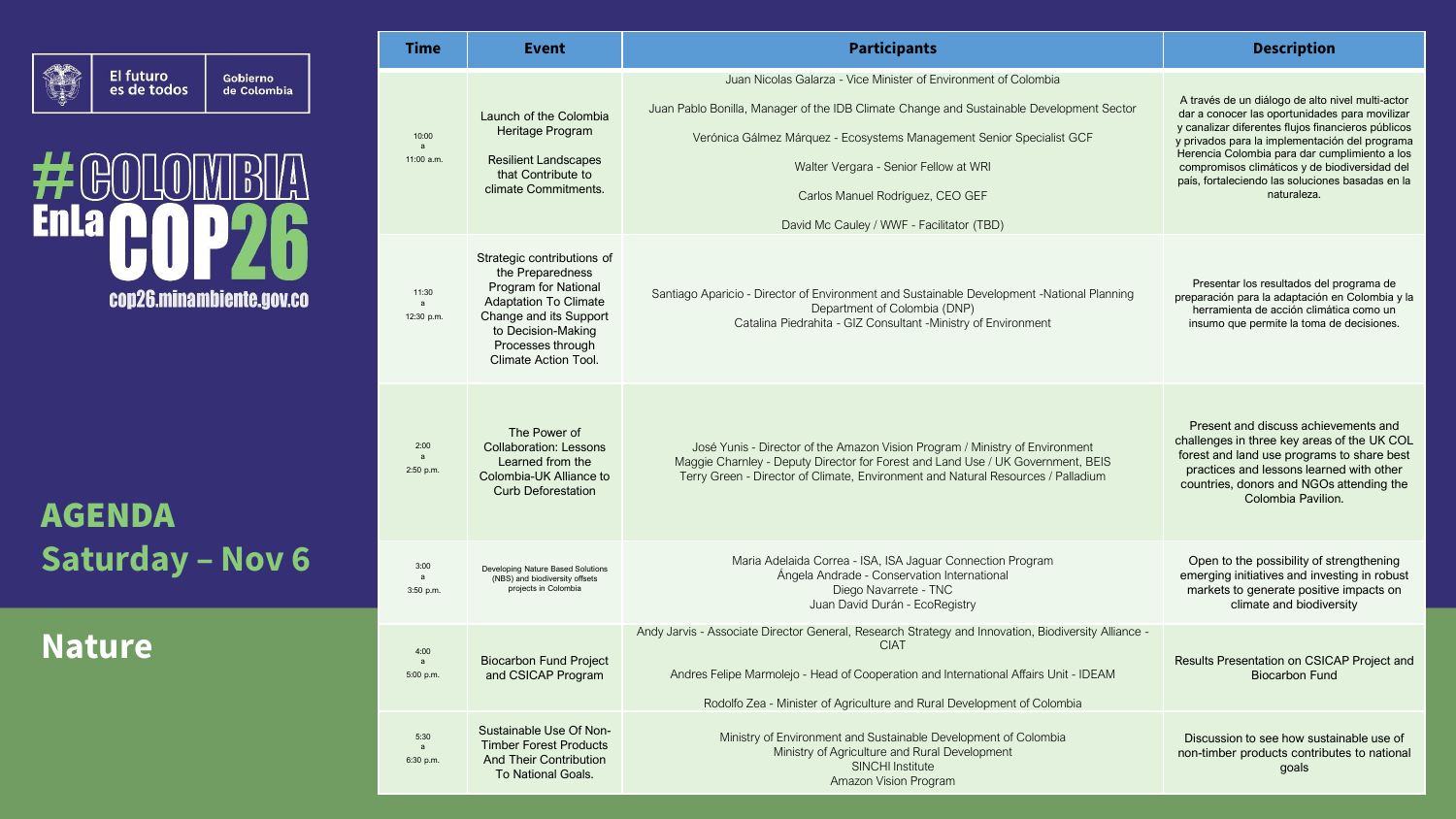| El futuro<br>es de todos | Gobierno,<br>de Colombia |  |
|--------------------------|--------------------------|--|
|                          |                          |  |

#### $\bigoplus$  $\left\| \begin{array}{c} \mathsf{D} \\ \mathsf{D} \end{array} \right\|$  $\| \cdot \|$ **Enla** cop26.minambiente.gov.co

AGENDA **Monday – Nov 8**

### **Adaptation Loss & Damage**

| <b>Time</b>                       | Event                                                                                                                                                                                 | <b>Participants</b>                                                                                                                                                                                                                                                             | <b>Description</b>                                                                                                                                                                                                                                                      |
|-----------------------------------|---------------------------------------------------------------------------------------------------------------------------------------------------------------------------------------|---------------------------------------------------------------------------------------------------------------------------------------------------------------------------------------------------------------------------------------------------------------------------------|-------------------------------------------------------------------------------------------------------------------------------------------------------------------------------------------------------------------------------------------------------------------------|
| 10:00<br>a<br>11:00 a.m.          | <b>Climate Change</b><br><b>Resilient Cities</b>                                                                                                                                      | Participants:<br>Carlos Mario Marín - Mayor of Manizales;<br>Álvaro Barrera - Mayor Topagá                                                                                                                                                                                      | In this event we want to show you how Colombian<br>cities face climate change                                                                                                                                                                                           |
| 11:30<br>a<br>12:30 p.m.          | "Climate Resilience<br>Network for Zero Hunger"<br>and experience on<br>adapting to climate<br>change for food security in<br>black and indigenous<br>communities in South<br>America | Juan Nicolas Galarza - Vice Minister of Environment of Colombia<br>Ecuador - World Food Program<br>In person: One MAATE, one PMA, one Ministry of Environment                                                                                                                   | Explore importance of food and nutrition security<br>as strategy to strengthen resilience of communities<br>and their adaptation efforts. For this reason,<br>concept of Climate Resilience Network for Zero<br>Hunger proposed by WFP will be reviewed.                |
| 1:00<br>a<br>2:00 p.m.            | Sectoral Actions for the<br>Fulfillment of the<br>Adaptation Goals of the<br><b>Updated Nationally</b><br>Determined<br>Contributions (NDC)                                           | Alex Jose Saer - Director of Climate Change and Risk Management Ministry of<br>Environment,<br>Diego Grajales Coordinator of the Climate Change Management Group - M. of Energy<br>Ángelo Quintero<br>M. of Agriculture,<br>Juanita González TNC<br>María Eugenia Rinaudo - EAN | Presentation of aims/bets from the environmental<br>sector and steps to follow towards fulfilling NDC<br>adaptation goals.<br>Discussion between Ministry of Environment of<br>Colombia, Ministry of Agriculture, Ministry of Mines<br>and The Nature Conservancy (TNC) |
| 4:00<br>$\mathsf{a}$<br>5:00 p.m. | Progress in the<br>management of climatic<br>risks in the operations<br>and in the environment of<br>the hydrocarbon industry                                                         | Participants:<br>Daniel Escobar Carbonari - Associate Researcher - CIAT<br>Diego Grajales - Coordinator of the Climate Change Management Group - Minenergía,<br>Alex José Saer - Director of Climate Change and Risk Management - Ministry of<br>Environment                    | Presentation Of A Pilot Adaptation Project<br>Structuring On Climate Risk Management<br>Regarding Hydrocarbon Industry Operations                                                                                                                                       |
| 5:30<br>a<br>6:30 p.m.            | <b>Health Co-Benefits From</b><br><b>Emission Reduction By</b><br><b>NDC Appliance</b>                                                                                                | Participants:<br>Tara Neville - Technical Officer / WHO<br>Joseph Spadaro - Senior Scientific Researcher / SERC<br>Lina Guerrero - Specialized professional / M. of Health                                                                                                      | Results from the study on health co-benefits from<br>emission reduction by NDC appliance will be<br>presented and tool used will be shown, as well as<br>calculations to quantifying them.                                                                              |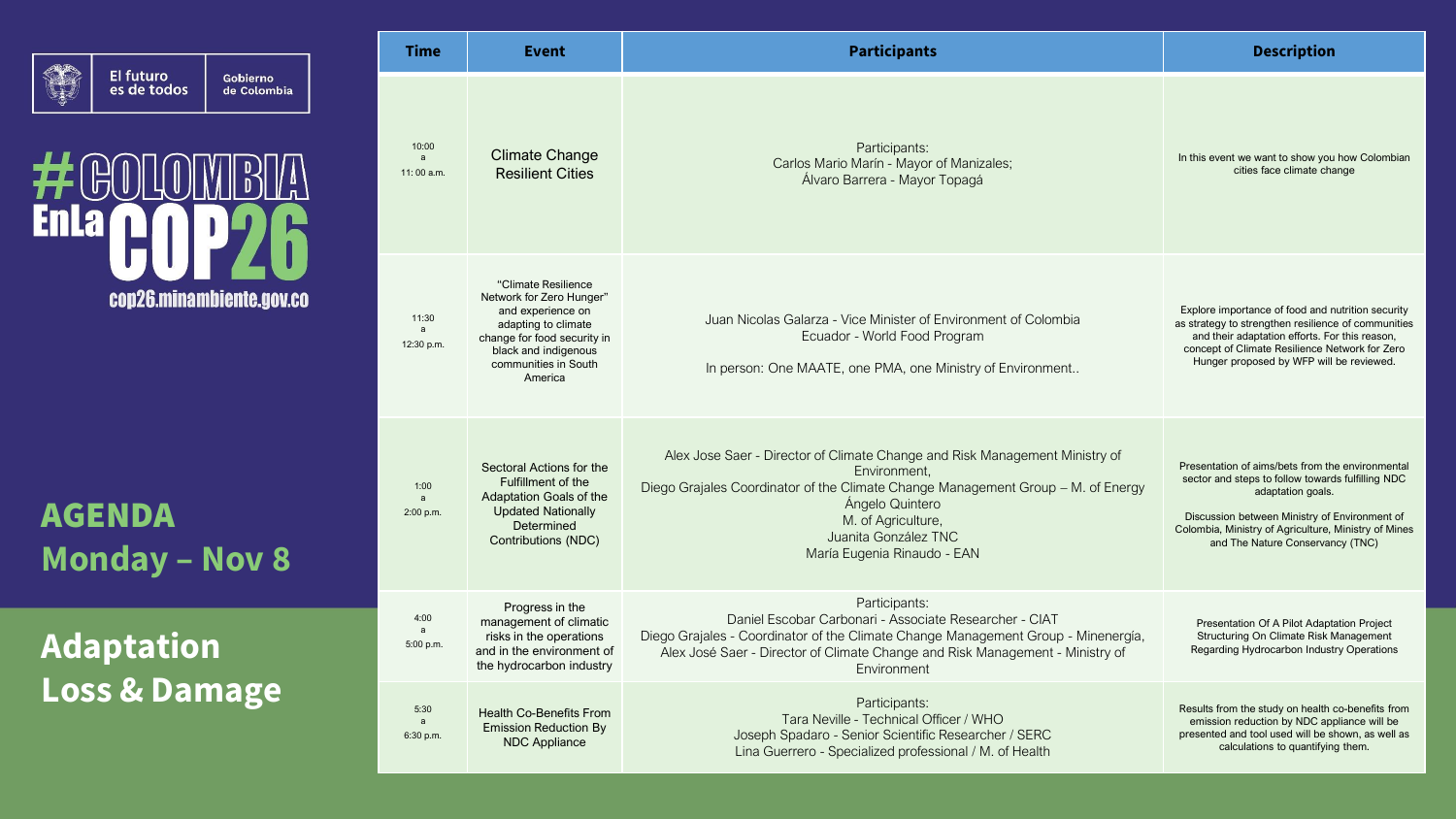

### **Feo** 并  $\begin{bmatrix} 0 \\ 0 \end{bmatrix}$ **Enla** cop26.minambiente.gov.co

AGENDA **Tuesday – Nov 9**

**Gender**

| Time                                | Event                                                                                                                                                    | <b>Participants</b>                                                                                                                                                                                                                                                                                                                                                                                                                                                                                                                                                                                                                                            | <b>Description</b>                                                                                                                                                                                                                                                                                                                                                                                                                                                                                         |
|-------------------------------------|----------------------------------------------------------------------------------------------------------------------------------------------------------|----------------------------------------------------------------------------------------------------------------------------------------------------------------------------------------------------------------------------------------------------------------------------------------------------------------------------------------------------------------------------------------------------------------------------------------------------------------------------------------------------------------------------------------------------------------------------------------------------------------------------------------------------------------|------------------------------------------------------------------------------------------------------------------------------------------------------------------------------------------------------------------------------------------------------------------------------------------------------------------------------------------------------------------------------------------------------------------------------------------------------------------------------------------------------------|
| 10:00<br>a<br>11:00 a.m.            | Protecting and Enhancing Natural Carbon<br>Sinks: Natural climate and community<br>solutions (NCCS)                                                      | Juan Nicolas Galarza - Vice Minister of Environment of Colombia<br>Maria Zuber - Vice-President of Research at the Massachusetts Institute of Technology MIT<br>Sergio Díaz-Granados - Executive President of CAF Development Bank of Latin America<br>John E. Fernández - Director, MIT Environmental Solutions Initiative<br>Yolanda González Hernández - Director, IDEAM<br>Carlos Nobre - Scientist and researcher, Institute for Advanced Studies University of São Paulo Julián Suárez,<br>Vice President of Sustainable Development, CAF Development Bank of Latin America<br>Marcela Angel, Research Associate, MIT Environmental Solutions Initiative | Launch of the Climate Grand Challenges collaboration between MIT and<br>entities of the Colombian National Environmental System with the objective<br>of protecting tropical forests, through an integration of targeted technology<br>breakthroughs, deep community engagement, and innovative bioeconomic<br>opportunities.                                                                                                                                                                              |
| 11:30<br>a<br>12:30 p.m.            | Data Analysis From Satellite<br>Deforestation Monitoring In<br>Colombia                                                                                  | Jose Yunis - Visión Amazonía Program<br>Yolanda Gonzalez- Director of the Institute of Hydrology, Meteorology and Environmental Studies                                                                                                                                                                                                                                                                                                                                                                                                                                                                                                                        | Present figures produced by Forest and Carbon Monitoring<br>System in Colombia and data analysis that allows both the<br>active nuclei of deforestation and deforestation drivers to be<br>identified. Quantitative and qualitative information that allows<br>directing economic, social and environmental investment to<br>contain deforestation.                                                                                                                                                        |
| 2:30<br>a<br>3:30 p.m.              | Launch Of ENANDES<br>Regional Project "Improving<br>The Adaptation Capacity Of<br><b>Andean Communities</b><br>Through Climate Services" In<br>Colombia. | Reinaldo Gutiérrez Cisterna - Meteorological Directorate of Chile<br>Ken Takahashi Guevara - President of the National Meteorology and Hydrology Service of Peru (SENAMHI)<br>Yolanda Gonzalez- Director of the Institute of Hydrology, Meteorology and Environmental Studies<br>(IDEAM)                                                                                                                                                                                                                                                                                                                                                                       | With Enandes project, we hope to inform international<br>community on implementation status of national frameworks<br>for climate services in Andean countries. We also seek to<br>state relevance and need for financing these processes and<br>explain how multilateral organizations and environmental<br>funds are planning to support countries.                                                                                                                                                      |
| 4:00<br>$\overline{a}$<br>5:00 p.m. | Colombia Embarks On The<br>Path To Monitoring And<br><b>Evaluating Climate Change</b><br>Adaptation                                                      | Alex José Saer - Director of Climate Change and Risk Management - Ministry of the<br><b>Environment of Colombia</b><br>Juanita González - The Nature Conservancy (TNC)<br>Catalina Piedrahita - Ministry of the Environment of Colombia, AICCA Project                                                                                                                                                                                                                                                                                                                                                                                                         | Presentation regarding development on adaptation,<br>monitoring and evaluation in Colombia. Discussion<br>between Ministry of Environment and Projects (ABE Metrics<br>of TNC and AICCA Project)                                                                                                                                                                                                                                                                                                           |
| 5:30<br>a<br>6:30 p.m.              | <b>Fair And Sustainable Forest</b><br>Carbon Initiatives In<br>Indigenous Territories Or<br><b>Local Communities In Latin</b><br>America.                | Natalia González Romero - Program Coordinator, Climate ICCO in Latin America<br>Indigenous leader. Technical Advisor Embera and Wounaan Nation<br>Josá Quej, Guatemala Indigenous leader. Representative Enredémonos por el Corazón Verde, Local Reddes Project<br>Andrea Vera - Natural Carbon Solutions Senior Manager, Forliance<br>Marcel Spaas - Business Developer Nature Based Solutions FairClimate Fund<br>Elizabeth Valenzuela - Technical Director, Fondo Acción                                                                                                                                                                                    | Contrast and combine perspectives to build conclusions,<br>lessons learned and possible alerts on key issues on barriers<br>to entry, rights, benefit sharing, and safeguards based on<br>critical analysis on how programs and projects financed by<br>main markets (regulated and voluntary carbon markets), as<br>well as international climate financing in light of concrete<br>experiences of indigenous peoples, local communities and<br>allies already developing initiatives in the territories. |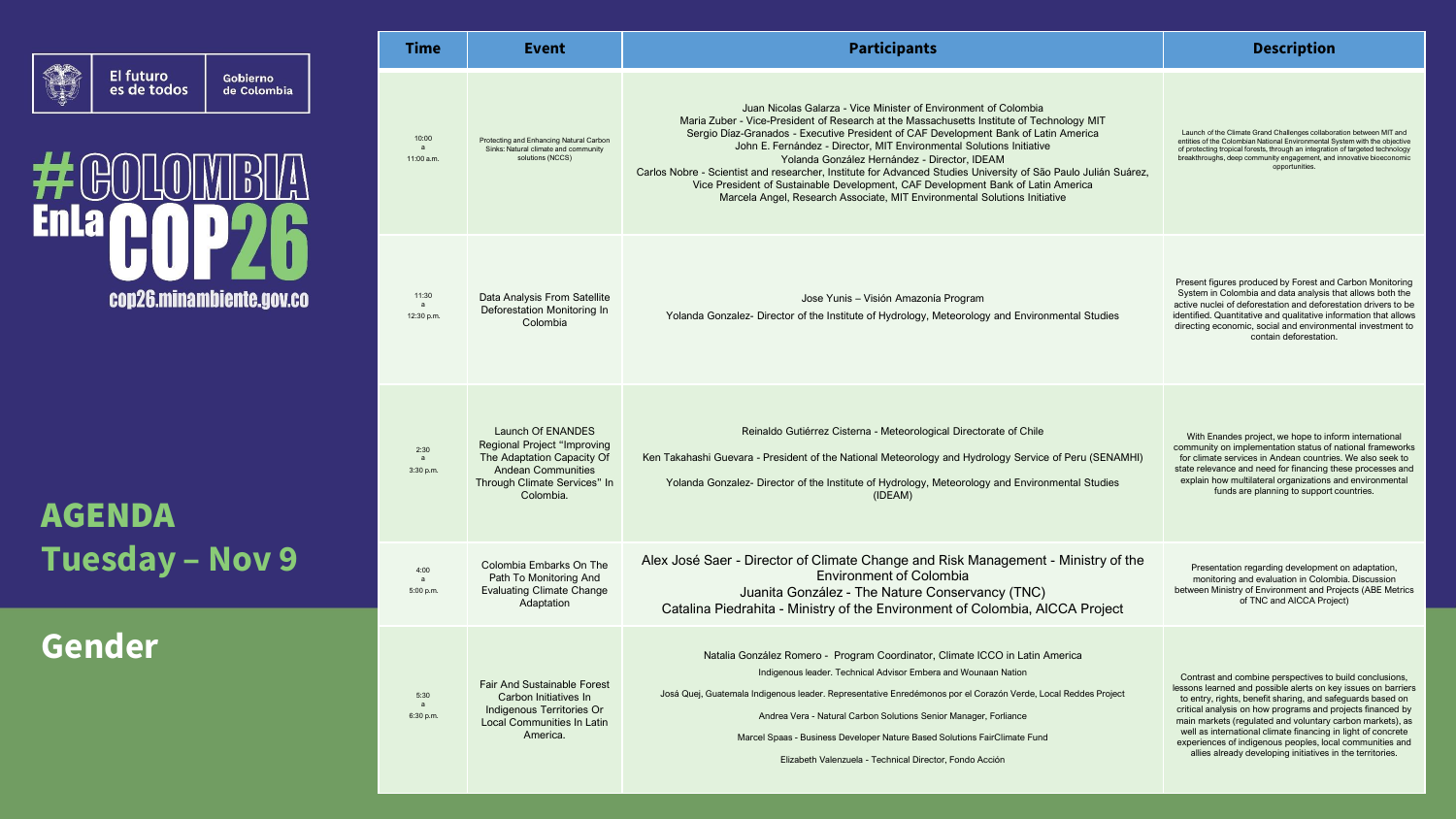

 $\bigoplus$ #  $\overline{D}$ **Enla** cop26.minambiente.gov.co

AGENDA **Wednesday – Nov 10**

### **Transportation Sector**

| <b>Time</b>                | Event                                                                                                                                   | <b>Participants</b>                                                                                                                                                                                                                                                                                                                                                                                                                                                                                                                                                                   | <b>Description</b>                                                                                                                                                                                                                                                                                                                                                                                                                                                                                                                                                                               |
|----------------------------|-----------------------------------------------------------------------------------------------------------------------------------------|---------------------------------------------------------------------------------------------------------------------------------------------------------------------------------------------------------------------------------------------------------------------------------------------------------------------------------------------------------------------------------------------------------------------------------------------------------------------------------------------------------------------------------------------------------------------------------------|--------------------------------------------------------------------------------------------------------------------------------------------------------------------------------------------------------------------------------------------------------------------------------------------------------------------------------------------------------------------------------------------------------------------------------------------------------------------------------------------------------------------------------------------------------------------------------------------------|
| 10:00<br>a<br>$11:00$ a.m. | Driving the global transition to<br>zero emission transport.<br>Complementando la movilidad<br>sostenible, una estrategia<br>intermodal | Ángela María Orozco Gómez - Ministry of Transport<br>Sandra Ángel - Coordinator of the Sustainable Urban Mobility Unit<br>Ministry of Transport of Colombia<br>Diego Morales Vice President of Planning - National Infrastructure Agency                                                                                                                                                                                                                                                                                                                                              | La estrategia de reducción de emisiones del sector<br>transporte en Colombia parte de la renovación del parque<br>automotor. Sin embargo, una de las principales estrategias<br>es el fomento a la intermodalidad en el país a través de la<br>implementación de dos proyectos uno fluvial y uno férreo,<br>que tienen entre sus principales objetivos la sostenibilidad<br>ambiental y social.                                                                                                                                                                                                  |
| 11:30<br>a<br>12:30 p.m.   | Driving the global transition to<br>zero emission transport.<br>Lineamientos de infraestructura<br>verde vial                           | Juan Nicolas Galarza - Vice Minister of Environment of Colombia<br>Sandra Ángel - Coordinator of the Sustainable Urban Mobility Unit<br>Ministry of Transport of Colombia<br>Ximena Barrera Rey Director of Government Relations and International Affairs World Wildlife Fund (WWF)<br>Diego Morales Vice President of Planning - National Infrastructure Agency                                                                                                                                                                                                                     | Los lineamientos de infraestructura verde vial - LIVV,<br>fueron desarrollados en el marco de la Agenda Ambiental<br>Interministerial, gracias al trabajo conjunto entre el<br>Ministerio de Ambiente y Desarrollo Sostenible, el<br>Ministerio de Transporte, la ANI, el INVIAS, el DNP y el<br>apoyo de la Fundación para la Conservación y el Desarrollo<br>Sostenible (FCDS) y World Wildlife Fund (WWF). En este<br>espacio se presentarían los lineamientos, el proceso de<br>construcción de estos, las pruebas piloto que se han<br>realizado y sus resultados y el impacto en Colombia. |
| 1:00<br>a<br>2:00 p.m.     | Driving the global transition to<br>zero emission transport.<br>Estrategia de movilidad Eléctrica<br>Min Transporte                     | Camilo Pabón (V) Vice Minister of Transportation Ministry of Transportation of Colombia<br>Sandra Ángel - Coordinator of the Sustainable Urban Mobility Unit<br>Ministry of Transport of Colombia                                                                                                                                                                                                                                                                                                                                                                                     | La ENME ha sido una estrategia exitosa que de manera<br>intersectorial propuso una serie de acciones<br>transformadoras que han permitido que el mercado de<br>vehículos eléctricos avance a pasos agigantados. En este<br>sentido se presentaría que es la ENME, como se construyó<br>y cuáles son los resultados que ha dado en estos 2 años<br>desde su formulación                                                                                                                                                                                                                           |
| 2:30<br>a<br>4:30 p.m.     | Driving the global transition to<br>zero emission transport.<br>Panel: Sistema de Transporte<br>Publico Cero Emisionesbia               | Sandra Angel<br>Coordinator of the Sustainable Urban Mobility Unit Group<br>Ministry of Transport of Colombia<br>Felipe Ramirez<br>General Manager, Empresa del Tercer Milenio - TransMilenio S.A.<br>Leonardo Cannon Rubiano<br>Urban Transport Specialist - World Bank<br>Adriana Lobo<br>Executive Director - World Resources Institute (WRI)<br>Andres Martinez<br>Senior Advisor - Deutsche Gesellschaft für Internationale Zusammenarbeit GmbH (GIZ)<br>Jens Giersdorf (V) Director. E-Bus TUMI Initiative - Deutsche Gesellschaft für Internationale Zusammenarbeit GmbH (GIZ) | Strategies and business models for<br>adoption electric buses for public<br>transport systems with over 600<br>thousand inhabitants, case studies of<br>three Colombian cities with Integrated<br>Mass Transportation Systems (Cali,<br>Bucaramanga, and Pereira).                                                                                                                                                                                                                                                                                                                               |
| 4:30<br>a<br>5:00 p.m.     | Conclusions regarding<br>Sustainable Transportation                                                                                     | Camilo Pabón<br>Vice Minister of Transport Ministry<br>Sandra Angel<br>Coordinator of the Sustainable Urban Mobility Unit Group<br>Ministry of Transport of Colombia                                                                                                                                                                                                                                                                                                                                                                                                                  | Conclusions regarding Sustainable Transportation                                                                                                                                                                                                                                                                                                                                                                                                                                                                                                                                                 |
| 5:30                       | Colombia's Experience                                                                                                                   | Participants:                                                                                                                                                                                                                                                                                                                                                                                                                                                                                                                                                                         | Mitigation scenario will be presented<br>and methodology on complete                                                                                                                                                                                                                                                                                                                                                                                                                                                                                                                             |